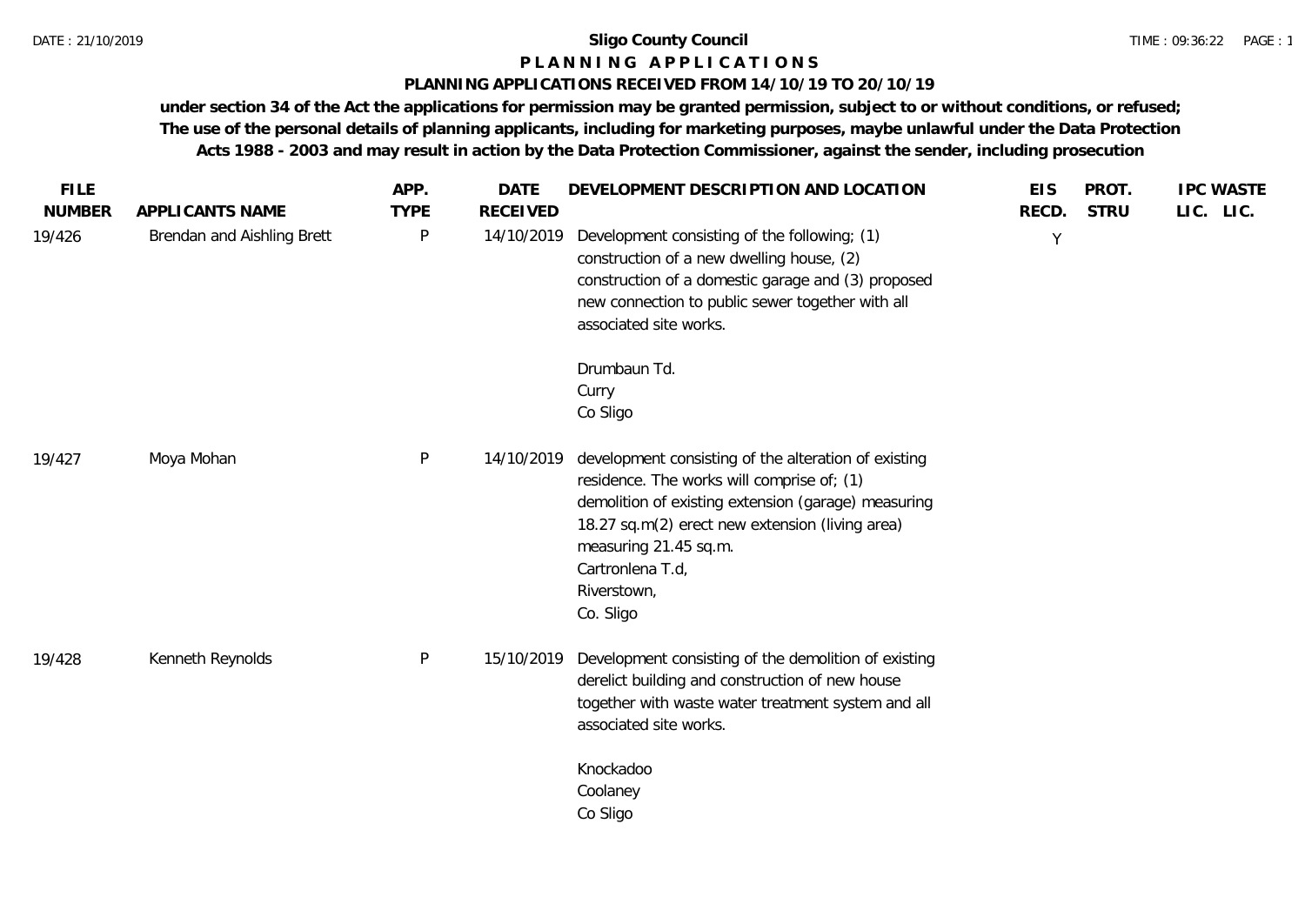# **P L A N N I N G A P P L I C A T I O N S**

### **PLANNING APPLICATIONS RECEIVED FROM 14/10/19 TO 20/10/19**

**under section 34 of the Act the applications for permission may be granted permission, subject to or without conditions, or refused; The use of the personal details of planning applicants, including for marketing purposes, maybe unlawful under the Data Protection Acts 1988 - 2003 and may result in action by the Data Protection Commissioner, against the sender, including prosecution**

| <b>FILE</b><br><b>NUMBER</b> | APPLICANTS NAME                   | APP.<br><b>TYPE</b> | <b>DATE</b><br><b>RECEIVED</b> | DEVELOPMENT DESCRIPTION AND LOCATION                                                                                                                                                                                                                                                                                                                                                                                                                                                             | <b>EIS</b><br>RECD. | PROT.<br><b>STRU</b> | <b>IPC WASTE</b><br>LIC. LIC. |
|------------------------------|-----------------------------------|---------------------|--------------------------------|--------------------------------------------------------------------------------------------------------------------------------------------------------------------------------------------------------------------------------------------------------------------------------------------------------------------------------------------------------------------------------------------------------------------------------------------------------------------------------------------------|---------------------|----------------------|-------------------------------|
| 19/429                       | Adrian Murtagh                    | $\mathsf{P}$        | 16/10/2019                     | Development consisting of a new first -floor balcony<br>in the west elevation.                                                                                                                                                                                                                                                                                                                                                                                                                   |                     |                      |                               |
|                              |                                   |                     |                                | 35 Cahermore Holiday Village<br>Carrowhubbock South<br>Enniscrone<br>Co Sligo                                                                                                                                                                                                                                                                                                                                                                                                                    |                     |                      |                               |
| 19/430                       | Mary Gilmartin                    | $\mathsf{R}$        | 16/10/2019                     | Development consisting of retention of a two storey<br>extension to the rear of existing dwelling.                                                                                                                                                                                                                                                                                                                                                                                               |                     |                      |                               |
|                              |                                   |                     |                                | 3 Circular Road<br>Sligo                                                                                                                                                                                                                                                                                                                                                                                                                                                                         |                     |                      |                               |
| 19/431                       | David Lipsett and Aveen<br>McHugh | $\mathsf{R}$        | 18/10/2019                     | Development consisting of retention to previously<br>granted planning permission, refer PL18/503 to the<br>following:- retention demolition of dwelling house;<br>retention of foundation and block work carried out<br>to date; completion of dwelling house and the<br>installation of waste water treatment with percolation<br>areas, vehicular and pedestrian access and all other<br>associated site and ground work. All of the above<br>will be contained with the confines of the site. |                     |                      |                               |
|                              |                                   |                     |                                | Cuilbeg<br>Carrowroe<br>Co Sligo                                                                                                                                                                                                                                                                                                                                                                                                                                                                 |                     |                      |                               |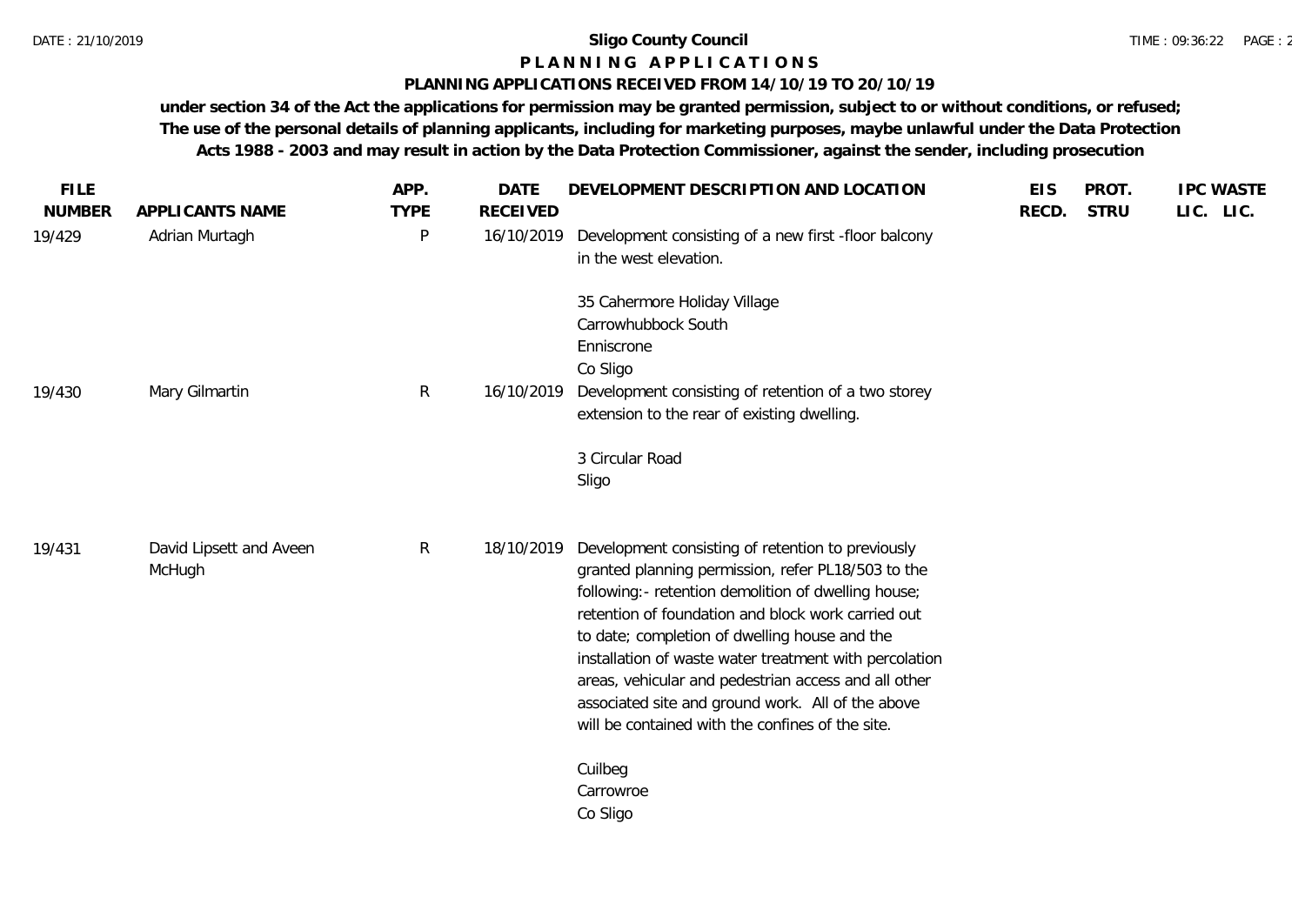### **P L A N N I N G A P P L I C A T I O N S**

### **PLANNING APPLICATIONS RECEIVED FROM 14/10/19 TO 20/10/19**

**under section 34 of the Act the applications for permission may be granted permission, subject to or without conditions, or refused; The use of the personal details of planning applicants, including for marketing purposes, maybe unlawful under the Data Protection Acts 1988 - 2003 and may result in action by the Data Protection Commissioner, against the sender, including prosecution**

| FILE.         |                                    | APP.        | DATE       | DEVELOPMENT DESCRIPTION AND LOCATION                                                                                                                                                                                                                   | <b>EIS</b> | PROT.       | <b>IPC WASTE</b> |
|---------------|------------------------------------|-------------|------------|--------------------------------------------------------------------------------------------------------------------------------------------------------------------------------------------------------------------------------------------------------|------------|-------------|------------------|
| <b>NUMBER</b> | APPLICANTS NAME                    | <b>TYPE</b> | RECEIVED   |                                                                                                                                                                                                                                                        | RECD.      | <b>STRU</b> | LIC. LIC.        |
| 19/432        | Declan O'Connor & John<br>Connolly | P           | 18/10/2019 | Development consisting of the following;<br>amendment to Condition No. 3 of planning<br>permission PL18/228 to allow for opening hours<br>from Monday to Thursday until 12.00 am, Friday<br>and Saturday until 12.30 pm and Sundays until<br>12.00 pm. |            |             |                  |
|               |                                    |             |            | Main Street<br>Ballisodare<br>Co Sligo                                                                                                                                                                                                                 |            |             |                  |

**Total: 7**

\*\*\* END OF REPORT \*\*\*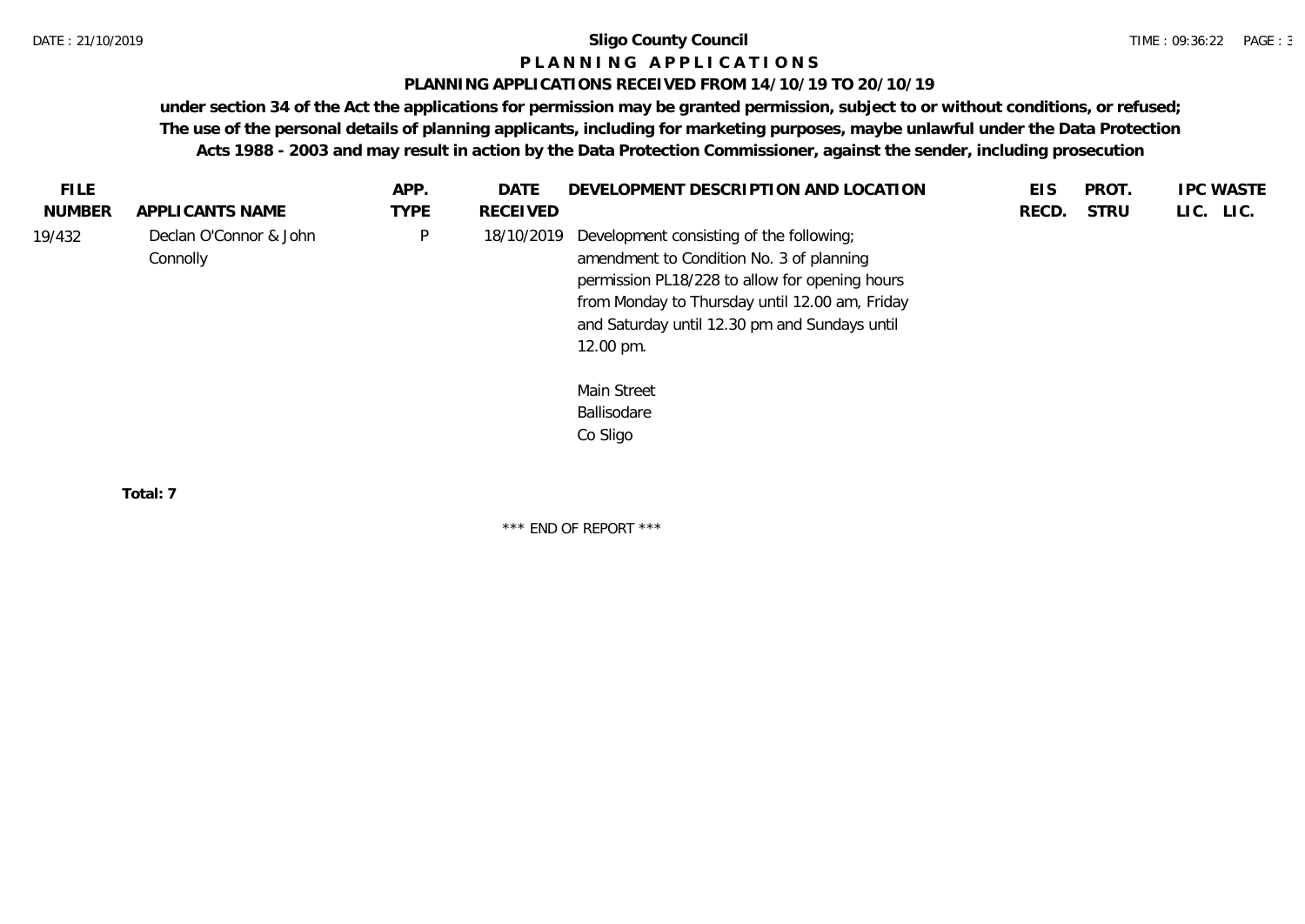# **P L A N N I N G A P P L I C A T I O N S**

# **PLANNING APPLICATIONS GRANTED FROM 14/10/2019 TO 20/10/2019**

**in deciding a planning application the planning authority, in accordance with section 34(3) of the Act, has had regard to submissions** 

**or observations recieved in accordance with these Regulations;**

**The use of the personal details of planning applicants, including for marketing purposes, maybe unlawful under the Data Protection Acts 1988 - 2003 and may result in action by the Data Protection Commissioner, against the sender, including prosecution.**

| <b>FILE</b>   |                   | APP.        | <b>DATE</b>     |                                                                                                                                                                                                                                                                                                                                                                                                                                                                                                                                                                                                                                                                                                               | M.O.       | M.O.          |
|---------------|-------------------|-------------|-----------------|---------------------------------------------------------------------------------------------------------------------------------------------------------------------------------------------------------------------------------------------------------------------------------------------------------------------------------------------------------------------------------------------------------------------------------------------------------------------------------------------------------------------------------------------------------------------------------------------------------------------------------------------------------------------------------------------------------------|------------|---------------|
| <b>NUMBER</b> | APPLICANTS NAME   | <b>TYPE</b> | <b>RECEIVED</b> | DEVELOPMENT DESCRIPTION AND LOCATION                                                                                                                                                                                                                                                                                                                                                                                                                                                                                                                                                                                                                                                                          | DATE       | <b>NUMBER</b> |
| 18/345        | Lagan Bitumen Ltd | P           | 30/08/2018      | for development consisting of the continued use and<br>operation of the existing permitted quarry (Planning Reg.<br>Ref. 02/271), the deepening of the quarry area by a<br>further bench, from -34.5m OD to -50m OD, within an<br>extraction area of c. 10.9ha and the provision of a<br>settlement lagoon (c. 2,830m2), all within an overall<br>application area of c. 18 hectares. The application is<br>accompanied by an Environmental Impact Assessment<br>Report (EIAR) and Natura Impact Statement (NIS).<br>Significant Further Information has been furnished to the<br>Planning Authority in respect of this proposed<br>development<br>Aghamore Near and<br>Carrownamaddoo Townlands<br>Co. Sligo | 16/10/2019 | P613/19       |
| 19/286        | Vincent Convey    | P           | 12/07/2019      | Development consisting of the construction of a new dry<br>shed and all associated site works.<br>Kilfree<br>Gurteen<br>Co Sligo                                                                                                                                                                                                                                                                                                                                                                                                                                                                                                                                                                              | 17/10/2019 | P615/19       |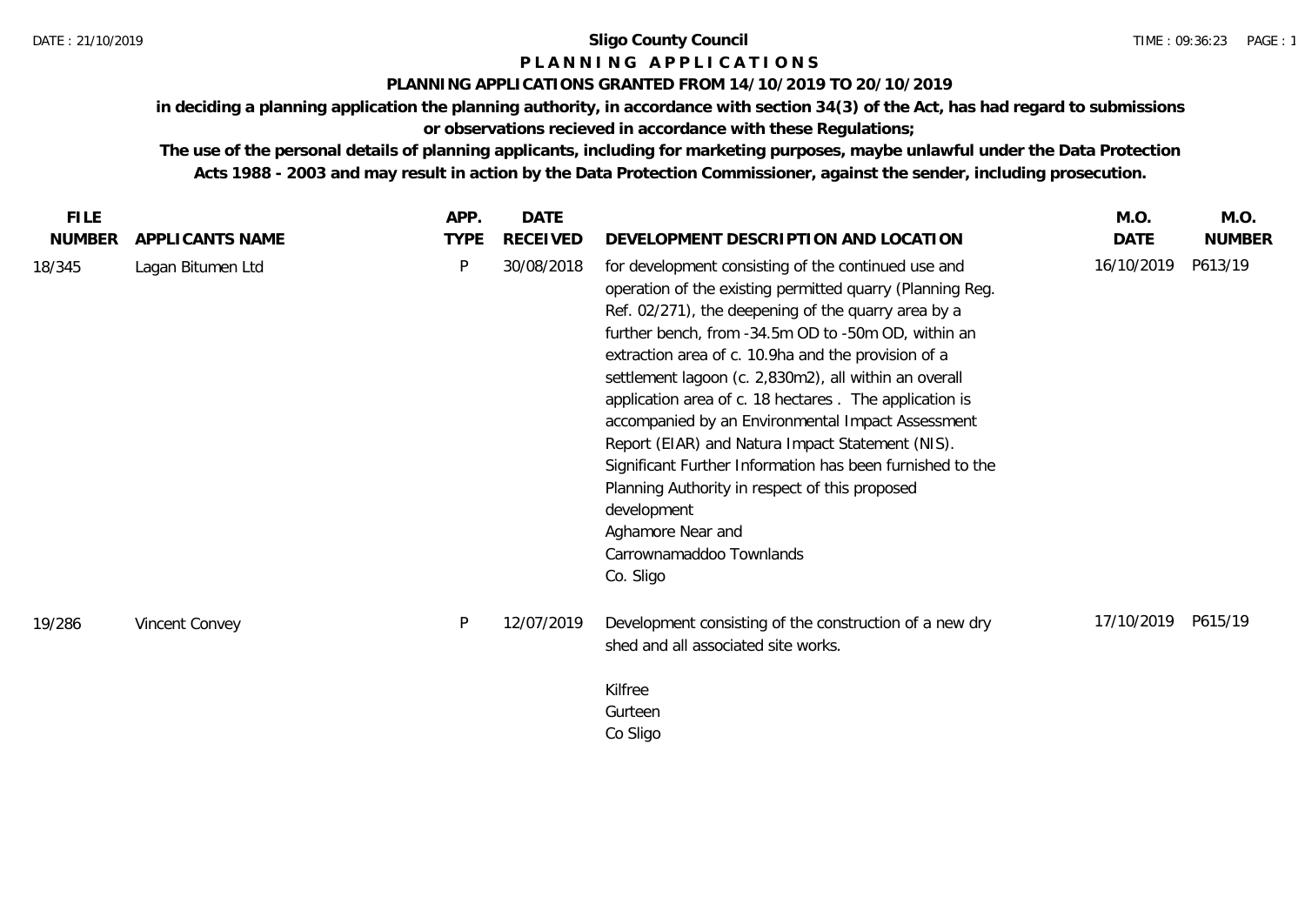# **P L A N N I N G A P P L I C A T I O N S**

# **PLANNING APPLICATIONS GRANTED FROM 14/10/2019 TO 20/10/2019**

**in deciding a planning application the planning authority, in accordance with section 34(3) of the Act, has had regard to submissions or observations recieved in accordance with these Regulations;**

**The use of the personal details of planning applicants, including for marketing purposes, maybe unlawful under the Data Protection Acts 1988 - 2003 and may result in action by the Data Protection Commissioner, against the sender, including prosecution.**

| <b>FILE</b>   |                 | APP.        | <b>DATE</b> |                                                                                                                                                                   | M.O.       | M.O.          |
|---------------|-----------------|-------------|-------------|-------------------------------------------------------------------------------------------------------------------------------------------------------------------|------------|---------------|
| <b>NUMBER</b> | APPLICANTS NAME | <b>TYPE</b> | RECEIVED    | DEVELOPMENT DESCRIPTION AND LOCATION                                                                                                                              | DATE       | <b>NUMBER</b> |
| 19/354        | Niall Flynn     | P           | 28/08/2019  | development consisting of a change of house design to<br>dwelling house previously granted planning permission<br>under reference number PL 18/479                | 14/10/2019 | P611/19       |
|               |                 |             |             | <b>Ballure</b><br>Clogherevagh<br>Co. Sligo                                                                                                                       |            |               |
| 19/367        | Mary O'Doherty  | P           | 05/09/2019  | Development consisting of the construction of extension's<br>and carrying out alterations to existing dwelling house,<br>together with all associated site works. | 17/10/2019 | P617/19       |
|               |                 |             |             | Carrowhubbuck South<br>Enniscrone<br>Co Sligo                                                                                                                     |            |               |
|               | Total: 4        |             |             |                                                                                                                                                                   |            |               |

\*\*\* END OF REPORT \*\*\*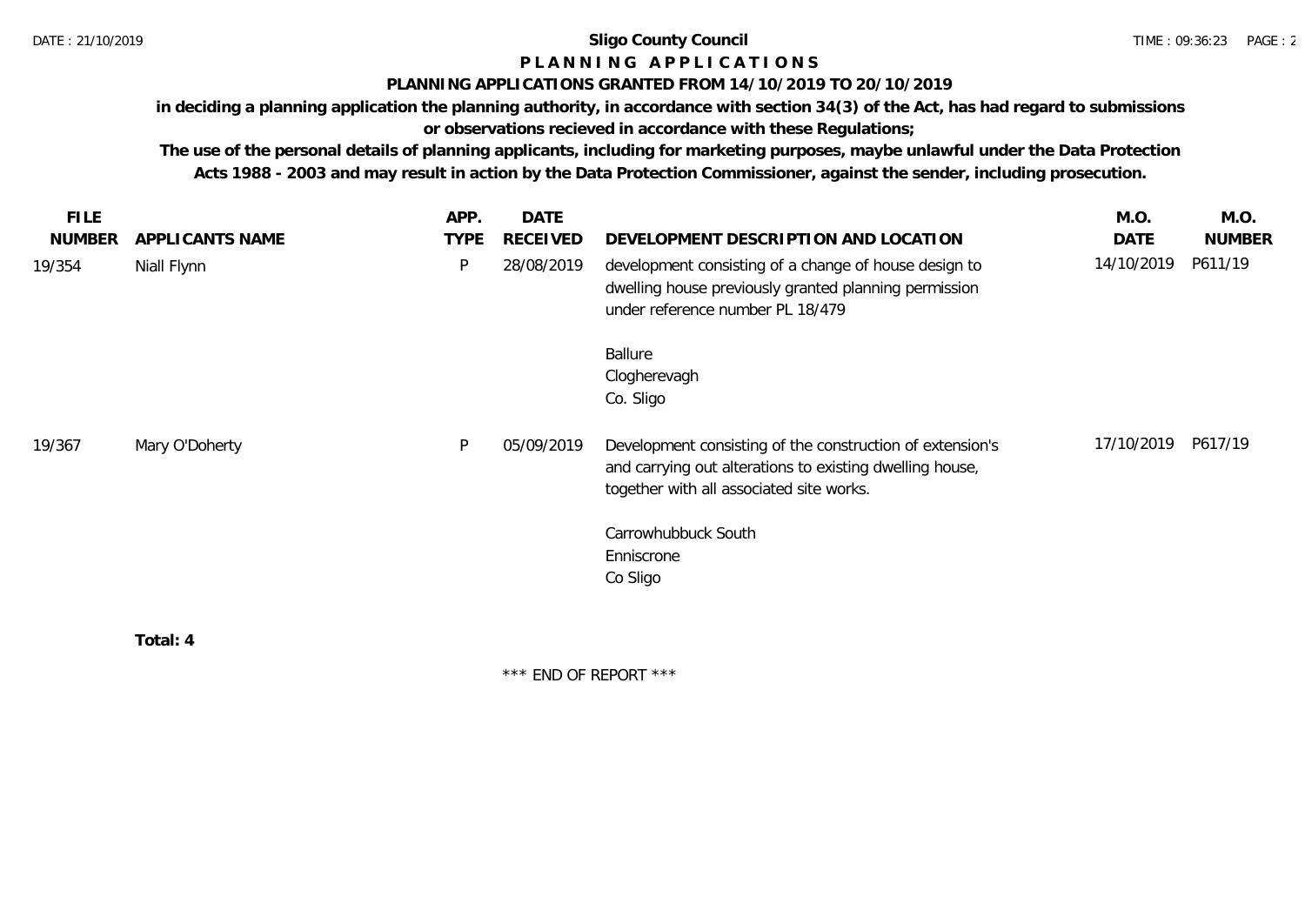# **P L A N N I N G A P P L I C A T I O N S**

### **PLANNING APPLICATIONS REFUSED FROM 14/10/2019 TO 20/10/2019**

**in deciding a planning application the planning authority, in accordance with section 34(3) of the Act, has had regard to submissions or observations recieved in accordance with these Regulations;**

**The use of the personal details of planning applicants, including for marketing purposes, maybe unlawful under the Data Protection Acts 1988 - 2003 and may result in action by the Data Protection Commissioner, against the sender, including prosecution.**

| <b>FILE</b>   |                                                     | A DE | $\sim$ $\sim$ $\sim$<br>DA I | <b>ENT DESCRIPTION AND</b><br>$\cap$ nn.<br>)E\/F<br>. JIEN L<br>பட | IVI.U       | IVI.U         |
|---------------|-----------------------------------------------------|------|------------------------------|---------------------------------------------------------------------|-------------|---------------|
| <b>NUMBER</b> | <b>ANTS NAME</b><br>A DDI<br>$\sqrt{2}$<br>CAN<br>u | TVDL | ◡⊢                           | <b>OCATION</b>                                                      | <b>DATF</b> | <b>NUMBER</b> |

/

**Total: 0**

\*\*\* END OF REPORT \*\*\*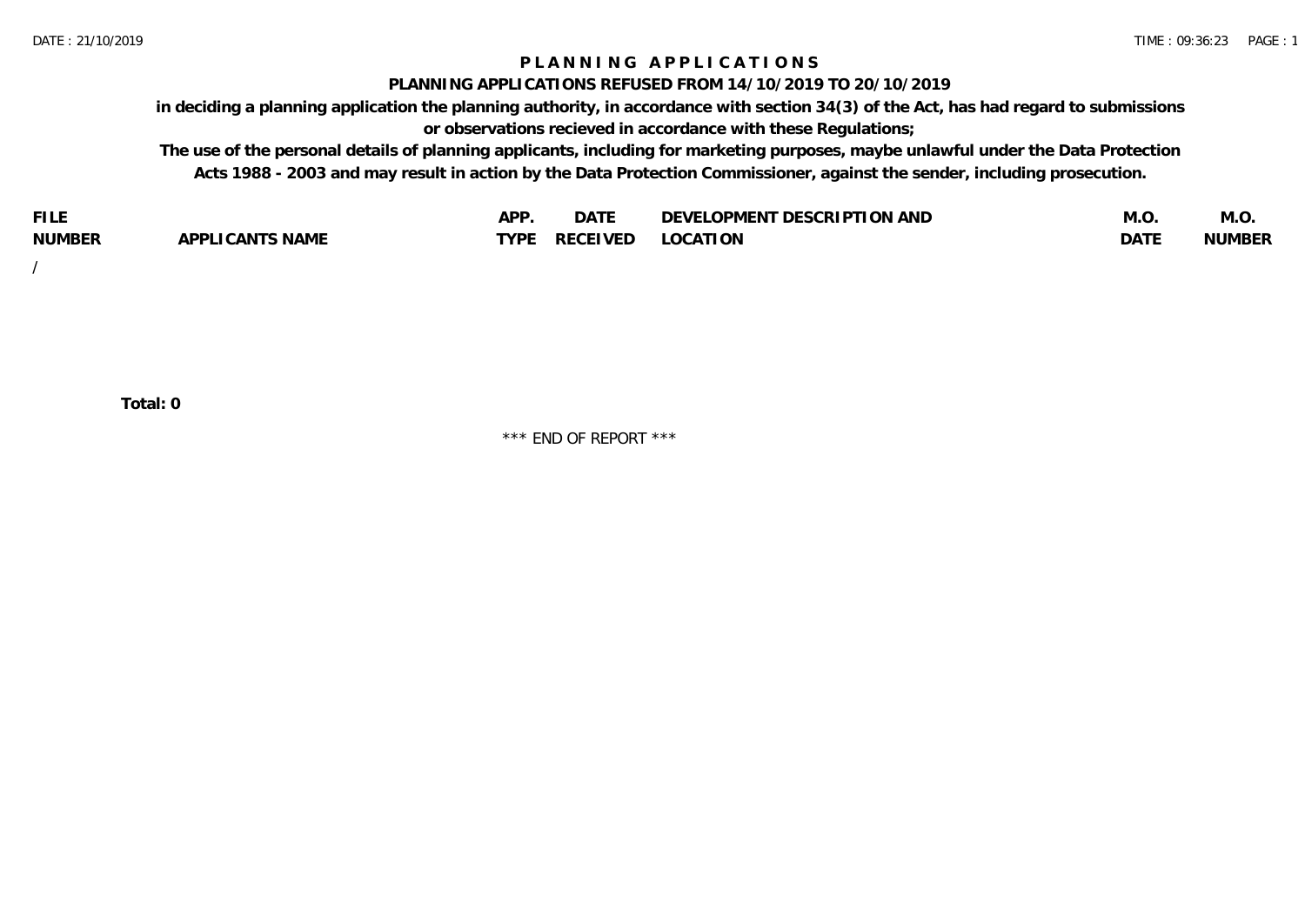# **A N B O R D P L E A N A L A APPEAL DECISIONS NOTIFIED FROM 14/10/2019 TO 20/10/2019**

| <b>FILE</b> | APPLICANTS NAME<br>NUMBER AND ADDRESS | APP.<br><b>TYPE</b> | <b>DECISON</b><br>DATE | L.A.<br>DEC. | DEVELOPMENT DESCRIPTION AND LOCATION | B.P.<br>DEC. DATE | <b>DECISION</b> |
|-------------|---------------------------------------|---------------------|------------------------|--------------|--------------------------------------|-------------------|-----------------|
|             | Total:                                | $\overline{0}$      |                        |              |                                      |                   |                 |

**\*\*\*\*\*\*\*\*\*\*\*\* END OF REPORT \*\*\*\*\*\*\*\*\*\*\*\***